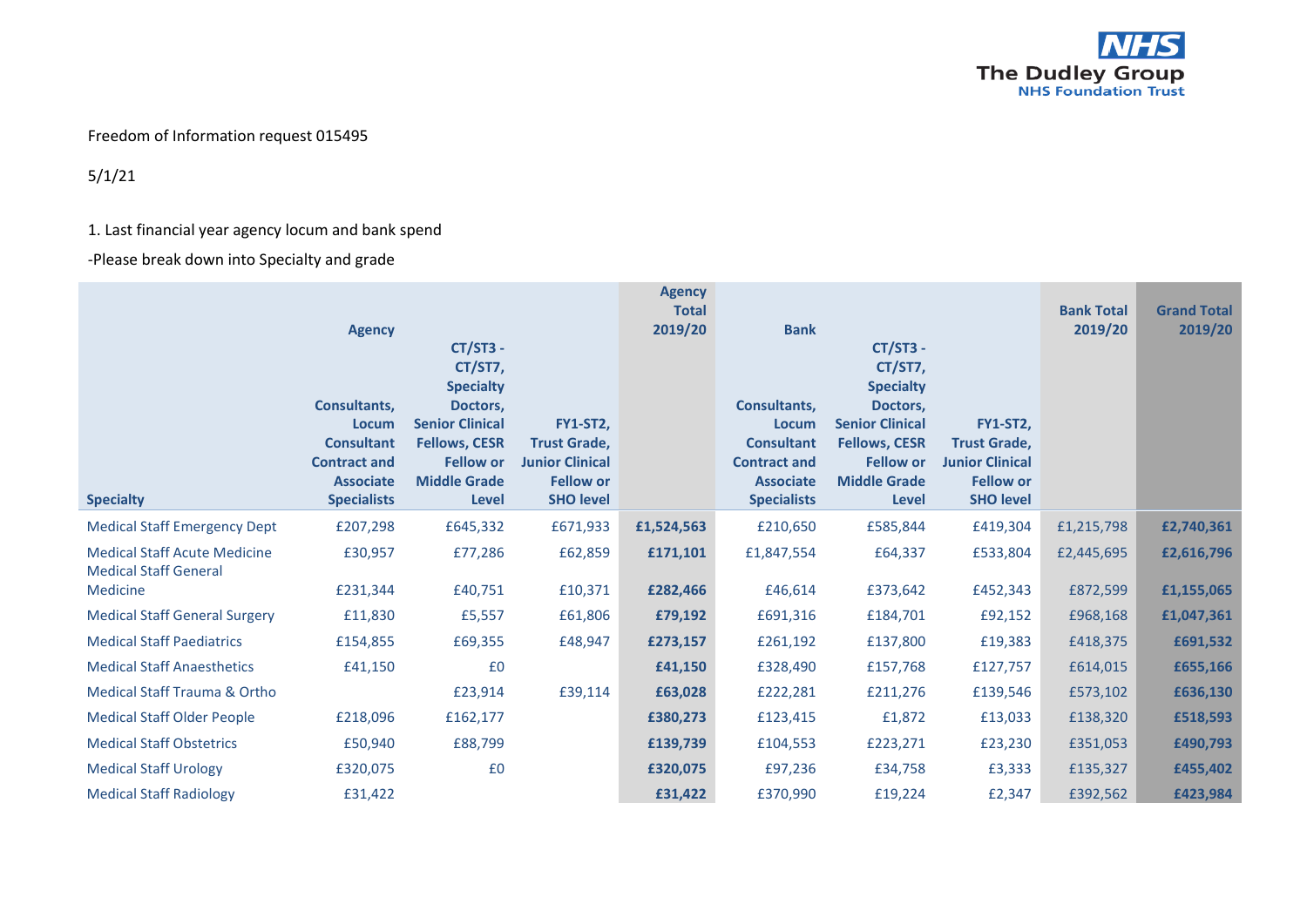| <b>Medical Staff Ophthalmology</b>    |            |            | £11,415  | £11,415    | £289,709   | £80,998    | £1,443     | £372,150   | £383,565    |
|---------------------------------------|------------|------------|----------|------------|------------|------------|------------|------------|-------------|
| <b>Medical Staff Plastic Surgery</b>  |            | £20,402    | £53,341  | £73,743    | £83,351    | £37,983    | £71        | £121,405   | £195,148    |
| <b>Medical Staff Respiratory Med</b>  |            |            |          |            | £111,739   | £1,002     | £65,150    | £177,892   | £177,892    |
| <b>Medical Staff Gastroenterology</b> |            |            |          |            | £102,742   | £60,195    | £2,421     | £165,359   | £165,359    |
| <b>Breast Screening SW Staffs</b>     | £133,014   |            |          | £133,014   |            |            |            |            | £133,014    |
| <b>Medical Staff ENT</b>              |            |            | £517     | £517       | £46,908    | £24,063    | £26,623    | £97,594    | £98,111     |
| <b>Medical Staff Orthodontics</b>     |            |            |          |            | £1,221     | £4,660     | £78,850    | £84,731    | £84,731     |
| <b>Medical Staff Stroke</b>           |            | £13,737    | £26,543  | £40,280    | £17,136    | £23,468    | £3,035     | £43,640    | £83,920     |
| <b>Medical Staff Max Facial Surg</b>  |            |            |          |            | £0         | £60,432    | £10,203    | £70,635    | £70,635     |
| <b>Medical Staff Pain Relief</b>      |            |            |          |            | £61,643    | £671       |            | £62,313    | £62,313     |
| <b>Medical Staff Dermatology</b>      | £24,081    |            |          | £24,081    | £28,339    | £2,358     |            | £30,697    | £54,779     |
| <b>Medical Staff Vascular</b>         |            |            |          |            | £36,885    | £9,309     | £8,213     | £54,407    | £54,407     |
| <b>Medical Staff Neurology</b>        |            |            |          |            | £45,146    |            |            | £45,146    | £45,146     |
| <b>Medical Staff Chem Pathology</b>   |            |            |          |            |            |            | £38,548    | £38,548    | £38,548     |
| <b>Medical Staff Immunology</b>       |            |            |          |            | £34,321    |            |            | £34,321    | £34,321     |
| <b>Medical Staff Cardiology</b>       |            |            |          |            | £29,872    |            | £410       | £30,282    | £30,282     |
| <b>Medical Director</b>               |            |            |          |            | £15,797    |            |            | £15,797    | £15,797     |
| <b>Medical Staff Endocrinology</b>    |            |            |          |            | £5,697     | £4,417     | £5,046     | £15,160    | £15,160     |
| <b>Medical Staff Rheumatology</b>     | £11,558    |            |          | £11,558    |            | £2,172     |            | £2,172     | £13,730     |
| <b>Medical Staff Clin Haematology</b> |            |            |          |            | £9,708     | £404       |            | £10,111    | £10,111     |
| <b>Medical Staff Microbiology</b>     |            |            |          |            | £4,912     |            |            | £4,912     | £4,912      |
| <b>Occupational Health</b>            |            |            |          |            | £4,690     |            |            | £4,690     | £4,690      |
| <b>Medical Staff Renal</b>            |            |            |          |            | £1,926     |            | £2,198     | £4,124     | £4,124      |
| <b>Emergency Minor Injuries Area</b>  |            |            |          |            |            |            | £2,568     | £2,568     | £2,568      |
| <b>Grand Total</b>                    | £1,466,620 | £1,147,309 | £986,847 | £3,600,776 | £5,236,034 | £2,306,622 | £2,071,013 | £9,613,669 | £13,214,444 |

\* Note – Assumes medical staffing agency & bank spend as subject of other questions.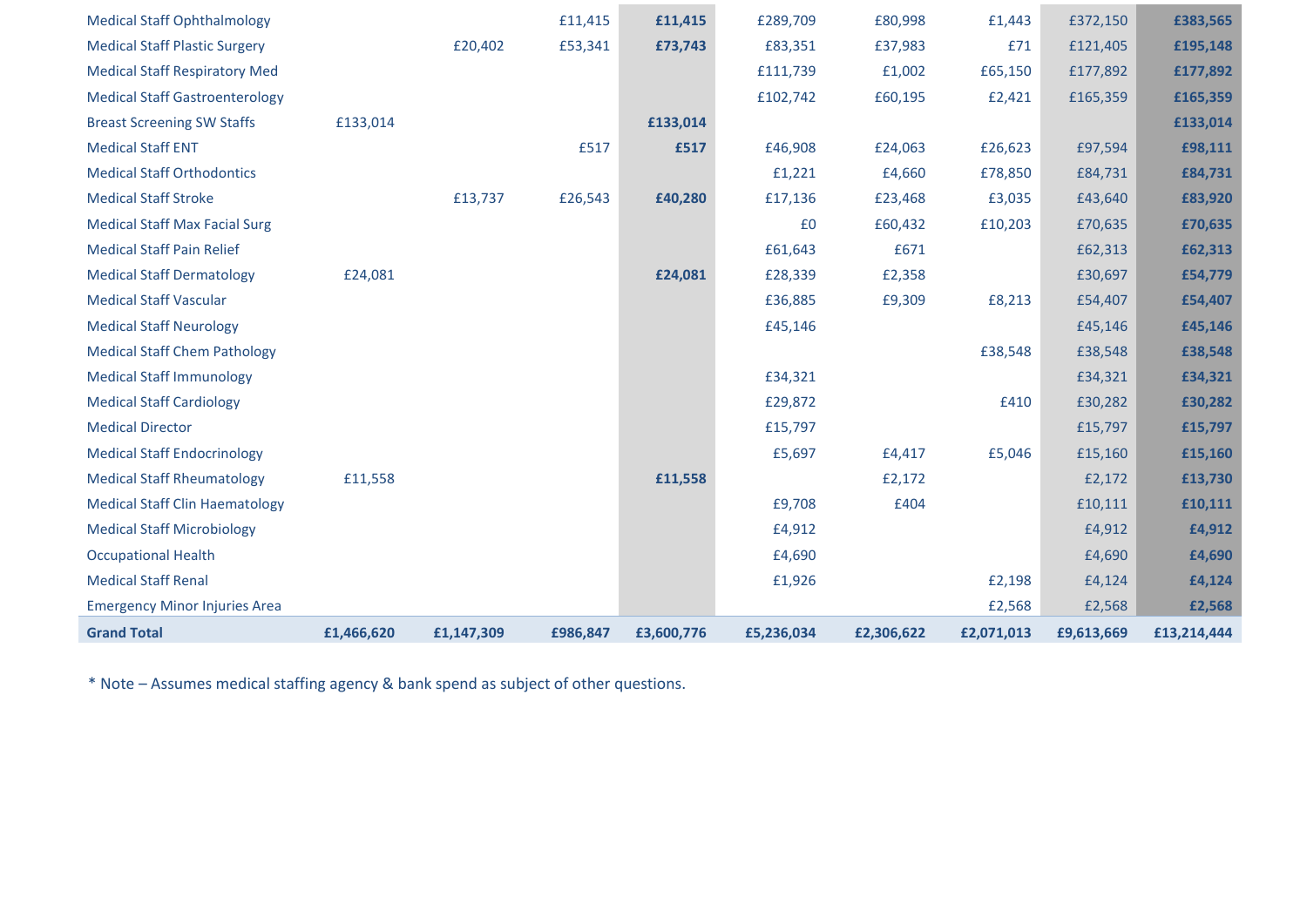2. Names of agencies used to fill vacancies - How much does each agency charge

**Medical Agencies Used 2019/20**

Accident & Emergency Agency Limited Athona Limited Doctors On Call Emergency Department Staffing Limited HCL Doctors Limited Health Medix Holt Doctors Limited ID MEDICAL GROUP LIMITED Immediate Medical Solutions Ltd (IMS) Interact Medical Limited Lak Locums Limited Locum People Ltd Medacs Healthcare Plc Medecho Ltd Medicspro Limited Medsol Healthcare Services Ltd National Locums Limited NC Healthcare Limited Nisi Enterprises Limited Pertemps Medical Limited Promedical Personnel Limited RIG Locums Limited RM Medics Rmr Recruitment Limited Surgi-Call Locums Limited Total Assist Recruitment Limited TXM Healthcare Limited

\* Note – Assumes medical staffing agencies used as subject of other questions

\* Note – Unable to state how much each agency charges – this varies by grade, shift worked etc.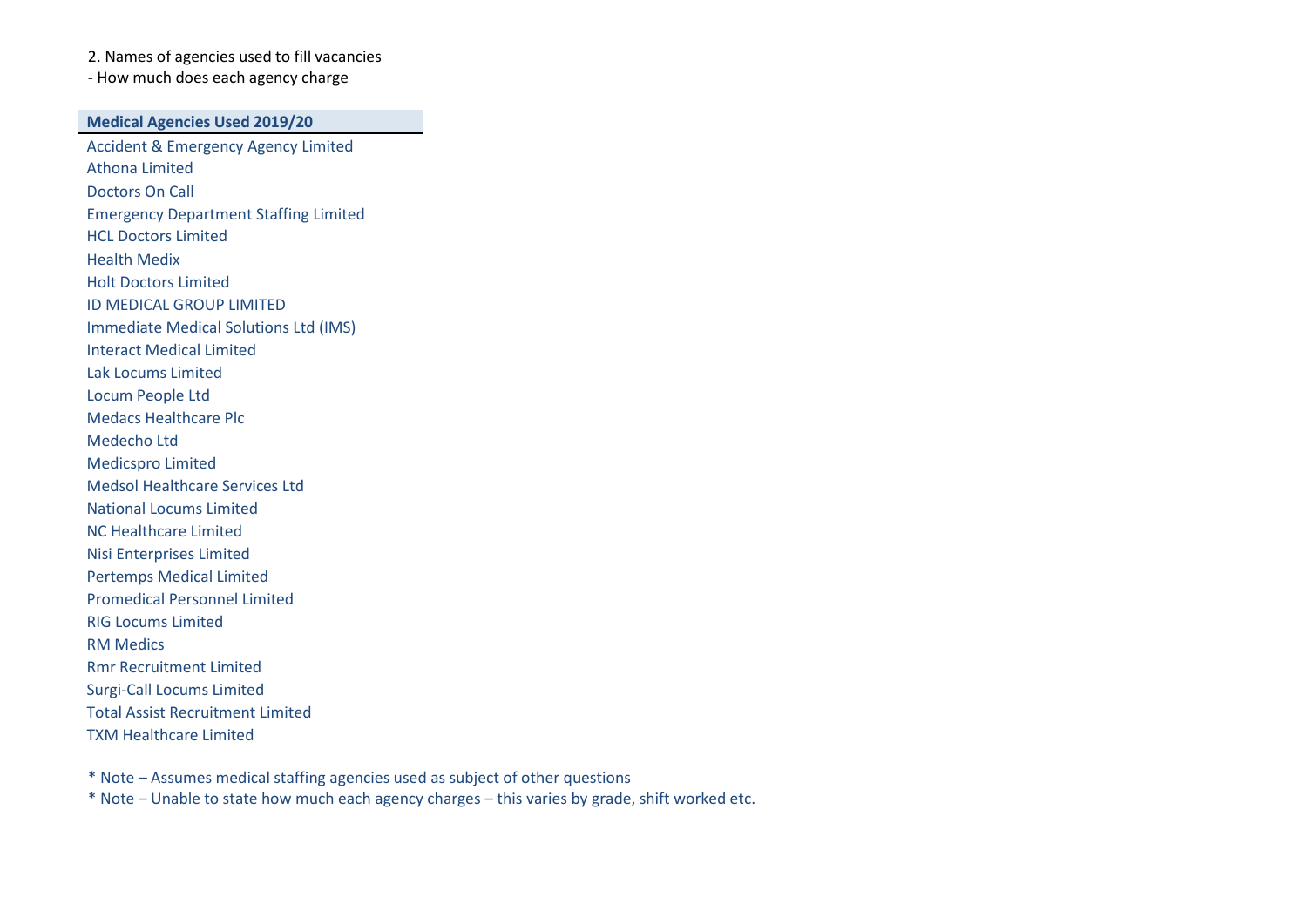3. What is your trust wide budgeted establishment per specialty and grade for doctors

- Name of Specialty / Division or Directorate:

- Consultants, Locum Consultant Contract and Associate Specialists:

- CT/ST3 - CT/ST7, Specialty Doctors, Senior Clinical Fellows, CESR Fellow or Middle Grade Level:

- FY1-ST2, Trust Grade, Junior Clinical Fellow or SHO level:

|                                         |                         | CT/ST3 - CT/ST7,          |                           |                    |
|-----------------------------------------|-------------------------|---------------------------|---------------------------|--------------------|
|                                         | Consultants,            | <b>Specialty Doctors,</b> |                           |                    |
|                                         | <b>Locum Consultant</b> | <b>Senior Clinical</b>    | FY1-ST2, Trust            |                    |
|                                         | <b>Contract and</b>     | <b>Fellows, CESR</b>      | <b>Grade, Junior</b>      |                    |
|                                         | <b>Associate</b>        | <b>Fellow or Middle</b>   | <b>Clinical Fellow or</b> |                    |
| <b>Speciality</b>                       | <b>Specialists</b>      | <b>Grade Level</b>        | <b>SHO level</b>          | <b>Grand Total</b> |
| <b>Medical Staff Emergency Dept</b>     | 17.85                   | 26.90                     | 32.14                     | 76.89              |
| <b>Medical Staff Anaesthetics</b>       | 43.31                   | 16.25                     | 16.91                     | 76.47              |
| <b>Medical Staff Acute Medicine</b>     | 18.38                   | 8.13                      | 30.47                     | 56.98              |
| <b>Medical Staff Trauma &amp; Ortho</b> | 17.65                   | 21.91                     | 11.61                     | 51.17              |
| <b>Medical Staff General Surgery</b>    | 18.55                   | 15.52                     | 16.24                     | 50.31              |
| <b>Medical Staff Paediatrics</b>        | 17.30                   | 17.10                     | 8.12                      | 42.52              |
| <b>Medical Staff Obstetrics</b>         | 13.35                   | 20.53                     | 5.51                      | 39.39              |
| <b>Medical Staff Older People</b>       | 7.07                    | 10.82                     | 11.65                     | 29.54              |
| <b>Medical Staff Radiology</b>          | 18.73                   | 6.00                      |                           | 24.73              |
| <b>Medical Staff Respiratory Med</b>    | 10.08                   | 5.00                      | 8.00                      | 23.08              |
| <b>Medical Staff Ophthalmology</b>      | 11.82                   | 8.20                      | 2.00                      | 22.02              |
| <b>Medical Staff Vascular</b>           | 8.28                    | 4.00                      | 9.23                      | 21.51              |
| <b>Medical Staff Cardiology</b>         | 9.74                    | 7.00                      | 4.27                      | 21.01              |
| <b>Medical Staff ENT</b>                | 6.60                    | 5.87                      | 5.12                      | 17.59              |
| <b>Medical Staff Gastroenterology</b>   | 9.25                    | 3.00                      | 5.00                      | 17.25              |
| <b>Medical Staff Urology</b>            | 7.54                    | 3.39                      | 6.00                      | 16.93              |
| <b>Undergraduate Training (Sift)</b>    | 6.22                    | 8.50                      | 0.00                      | 14.72              |
| <b>Medical Staff Rheumatology</b>       | 7.59                    | 5.45                      | 1.00                      | 14.04              |
| <b>Medical Staff Renal</b>              | 5.64                    | 3.18                      | 5.00                      | 13.82              |
| <b>Medical Staff Clin Haematology</b>   | 7.30                    | 4.10                      | 2.00                      | 13.40              |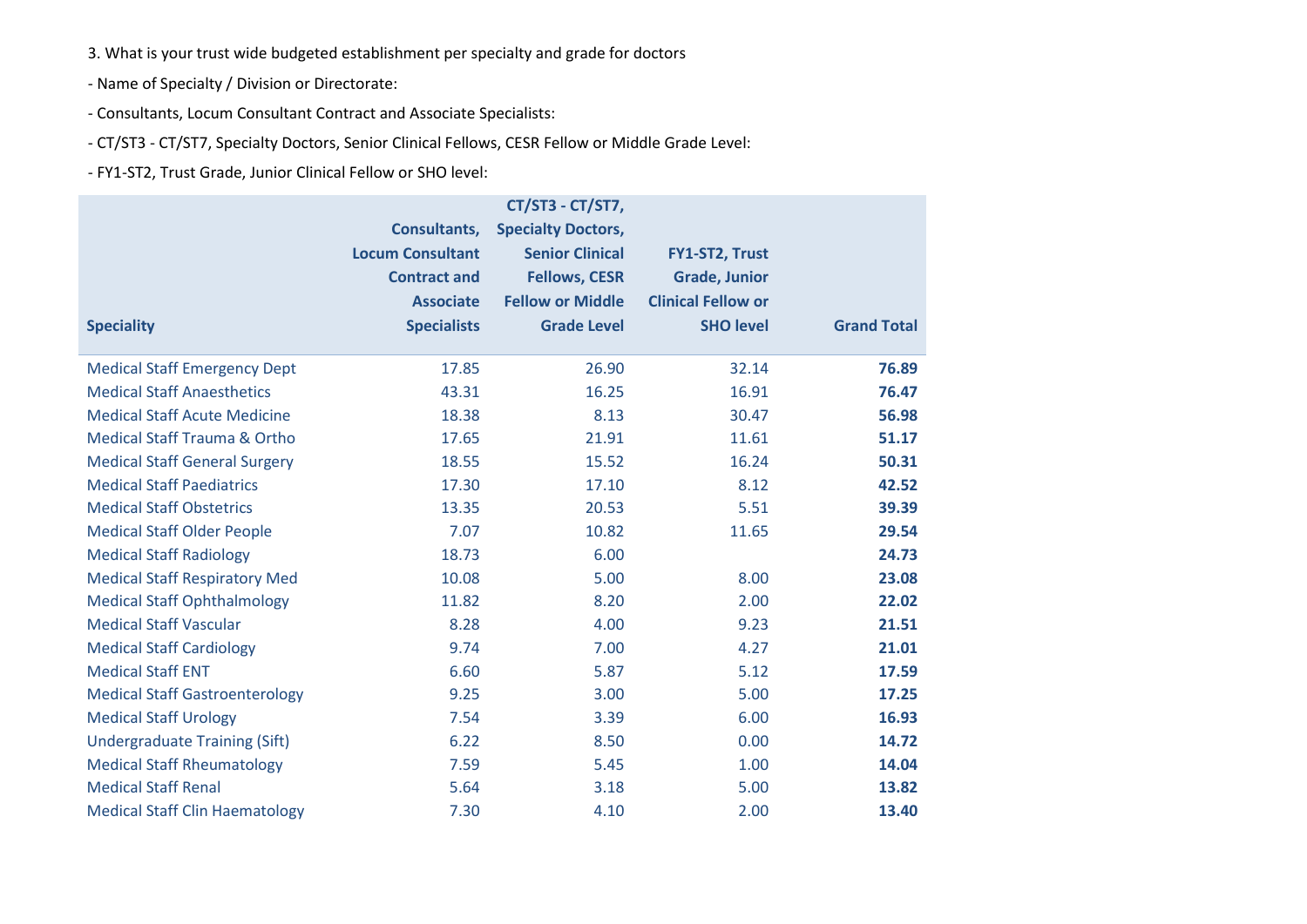| <b>Medical Staff Stroke</b>           | 5.67   | 3.00   | 4.00   | 12.67  |
|---------------------------------------|--------|--------|--------|--------|
|                                       |        |        |        |        |
| <b>Medical Staff Endocrinology</b>    | 6.12   | 2.00   | 4.00   | 12.12  |
| <b>Medical Staff Max Facial Surg</b>  | 2.33   | 4.62   | 4.00   | 10.95  |
| <b>Medical Staff Dermatology</b>      | 6.40   | 2.57   | 1.00   | 9.97   |
| <b>Medical Staff Plastic Surgery</b>  | 6.20   | 3.22   | 0.00   | 9.42   |
| <b>Medical Staff GP Medicine</b>      |        |        | 7.00   | 7.00   |
| <b>Medical Staff Psychiatry Rech</b>  |        | 0.00   | 4.66   | 4.66   |
| <b>Medical Staff GU Medicine</b>      | 1.60   | 2.89   |        | 4.49   |
| <b>Medical Staff Medical Oncology</b> | 1.00   | 2.42   | 1.00   | 4.42   |
| <b>Medical Director</b>               | 3.54   |        |        | 3.54   |
| <b>Medical Staff Pain Relief</b>      | 3.53   |        |        | 3.53   |
| <b>Medical Staff Chem Pathology</b>   |        | 1.76   | 1.40   | 3.16   |
| <b>Medical Staff Neurology</b>        | 3.15   |        |        | 3.15   |
| <b>Medical Staff Palliative Care</b>  | 3.10   |        |        | 3.10   |
| <b>Medical Staff General Medicine</b> | 1.00   | 0.00   | 2.00   | 3.00   |
| <b>Medical Staff Orthodontics</b>     | 1.20   | 0.00   | 1.04   | 2.24   |
| <b>Medical Staff Immunology</b>       | 2.15   |        |        | 2.15   |
| <b>Medical Staff Clinical Oncolog</b> | 1.40   |        |        | 1.40   |
| <b>Surgery Mgt Team</b>               | 1.05   |        |        | 1.05   |
| <b>Single Point of Access</b>         | 1.00   | 0.00   |        | 1.00   |
| Other                                 | 0.21   | 0.38   | 0.00   | 0.59   |
| <b>Grand Total</b>                    | 312.90 | 223.71 | 210.37 | 746.98 |

4. What is your actual current establishment for doctor

- Name of Specialty / Division or Directorate:
- Consultants, Locum Consultant Contract and Associate Specialists:
- CT/ST3 CT/ST7, Specialty Doctors, Senior Clinical Fellows, CESR Fellow or Middle Grade Level:
- FY1-ST2, Trust Grade, Junior Clinical Fellow or SHO level: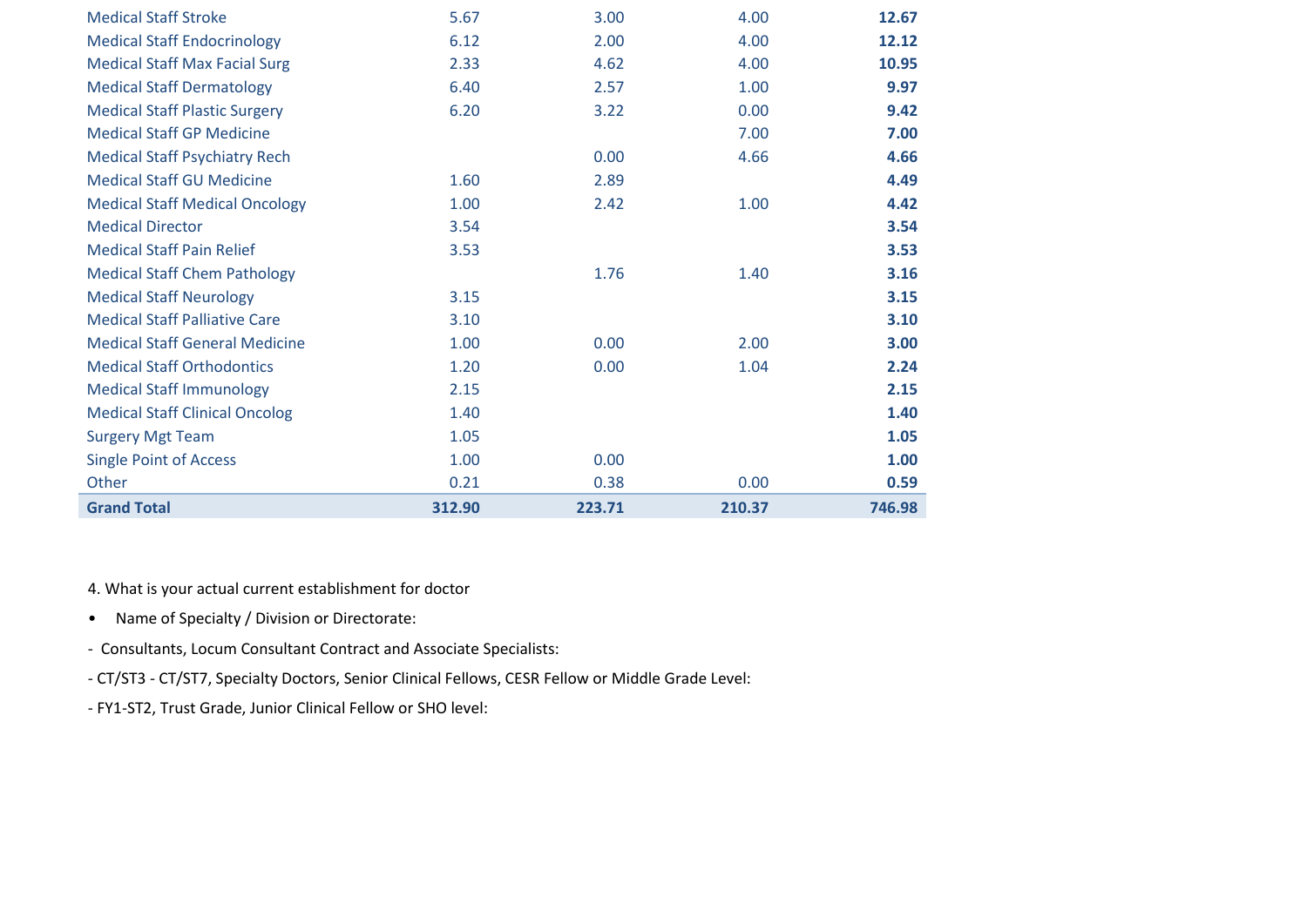|                                         |                     | CT/ST3 - CT/ST7,         |                        |                    |
|-----------------------------------------|---------------------|--------------------------|------------------------|--------------------|
|                                         | Consultants,        | <b>Specialty</b>         |                        |                    |
|                                         | <b>Locum</b>        | <b>Doctors, Senior</b>   |                        |                    |
|                                         | <b>Consultant</b>   | <b>Clinical Fellows,</b> | FY1-ST2, Trust         |                    |
|                                         | <b>Contract and</b> | <b>CESR Fellow or</b>    | <b>Grade, Junior</b>   |                    |
|                                         | <b>Associate</b>    | <b>Middle Grade</b>      | <b>Clinical Fellow</b> |                    |
| <b>Speciality</b>                       | <b>Specialists</b>  | <b>Level</b>             | or SHO level           | <b>Grand Total</b> |
| <b>Medical Staff Emergency Dept</b>     | 16.95               | 19.32                    | 33.37                  | 69.64              |
| <b>Medical Staff Anaesthetics</b>       | 40.15               | 16.48                    | 11.63                  | 68.26              |
| <b>Medical Staff Acute Medicine</b>     | 11.58               | 6.20                     | 44.42                  | 62.20              |
| <b>Medical Staff General Surgery</b>    | 15.02               | 15.97                    | 14.00                  | 44.99              |
| <b>Medical Staff Trauma &amp; Ortho</b> | 12.89               | 17.09                    | 15.00                  | 44.98              |
| <b>Medical Staff Paediatrics</b>        | 13.39               | 17.87                    | 6.70                   | 37.96              |
| <b>Medical Staff Obstetrics</b>         | 12.54               | 17.83                    | 5.00                   | 35.37              |
| <b>Medical Staff Older People</b>       | 5.25                | 6.12                     | 11.75                  | 23.12              |
| <b>Medical Staff Respiratory Med</b>    | 8.12                | 5.07                     | 9.63                   | 22.82              |
| <b>Medical Staff Cardiology</b>         | 9.53                | 5.81                     | 7.18                   | 22.52              |
| <b>Medical Staff Radiology</b>          | 15.35               | 6.69                     |                        | 22.04              |
| <b>Medical Staff Vascular</b>           | 8.10                | 4.00                     | 9.00                   | 21.10              |
| <b>Medical Staff Ophthalmology</b>      | 11.28               | 5.90                     | 2.00                   | 19.18              |
| <b>Medical Staff ENT</b>                | 6.34                | 5.29                     | 5.00                   | 16.63              |
| <b>Medical Staff Gastroenterology</b>   | 8.14                | 1.60                     | 6.00                   | 15.74              |
| <b>Medical Staff Urology</b>            | 5.15                | 4.00                     | 5.00                   | 14.15              |
| <b>Medical Staff Clin Haematology</b>   | 8.10                | 3.90                     | 2.00                   | 14.00              |
| <b>Undergraduate Training (Sift)</b>    | 6.22                | 5.00                     | 2.75                   | 13.97              |
| <b>Medical Staff Renal</b>              | 5.58                | 4.18                     | 4.00                   | 13.76              |
| <b>Medical Staff Rheumatology</b>       | 6.24                | 5.54                     | 1.00                   | 12.78              |
| <b>Medical Staff Endocrinology</b>      | 5.81                | 2.00                     | 4.92                   | 12.73              |
| <b>Medical Staff Stroke</b>             | 4.62                | 3.00                     | 4.00                   | 11.62              |
| <b>Medical Staff Max Facial Surg</b>    | 2.01                | 3.47                     | 6.00                   | 11.48              |
| <b>Medical Staff Dermatology</b>        | 5.83                | 2.23                     | 1.00                   | 9.06               |
| <b>Medical Staff Plastic Surgery</b>    | 5.17                | 2.00                     | 0.00                   | 7.17               |
| <b>Medical Staff Psychiatry Rech</b>    |                     | 0.00                     | 6.00                   | 6.00               |
| <b>Medical Staff GP Medicine</b>        |                     |                          | 5.00                   | 5.00               |
|                                         |                     |                          |                        |                    |